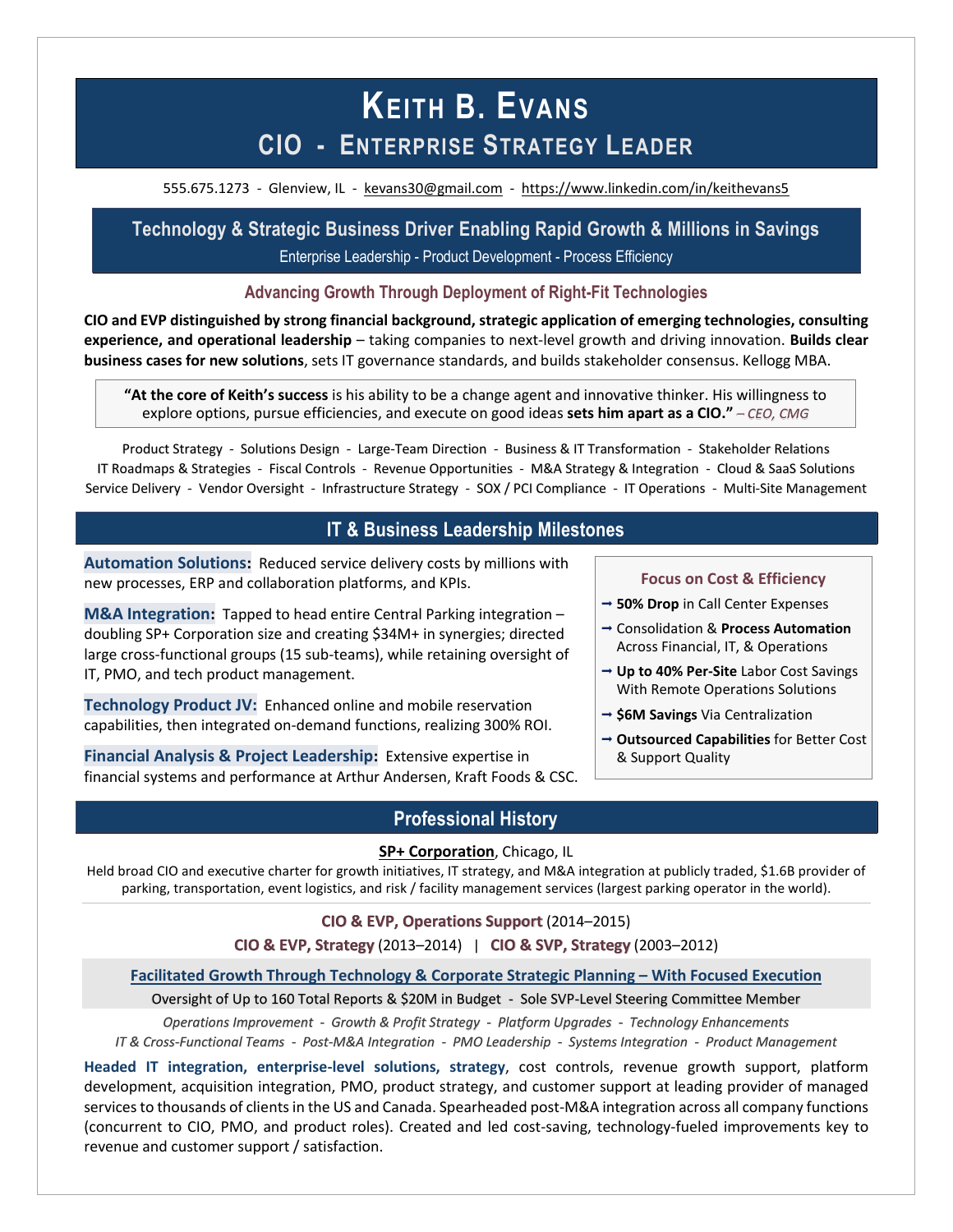# **Keith B. Evans CIO - Enterprise Strategy Leader Page Two**

#### **SP+ Corporation**

#### **CIO & EVP, Operations Support; CIO & EVP / SVP, Strategy** *(Continued…)*

#### **Enabled Company Growth With New Functionality**

- **Realized \$34M+ in synergies,** leading Central Parking integration as direct report to CEO; led planning, solutions selection, and crossfunctional teams. Ensured Day 1 readiness across all functions.
	- $\rightarrow$  Selected and built best-of-breed platforms; led company-wide rollouts. Moved selected outsourced services back in-house.
	- Conducted IT due diligence during pre- and post-merger periods.
- ▶ Deployed and focused Operations Excellence teams on leased site pricing, occupancy metrics, demand drivers, marketing, and cost management, with 7% overall rise in revenue.
	- $\rightarrow$  Illuminated revenue and pricing effectiveness with new reporting and platforms.
- Drove cultural change instrumental in expansion boosting efficiency with new tools, metrics, and KPIs measuring strategic and financial results.

#### **Conserved IT & Operations Costs**

- ▶ Saved \$6M+ by building and implementing A/P, Time & Attendance, and Monthly Parking / Billing centralization strategy, including new financial systems on Oracle platform and process automation; removed 15% SG&A.
- Headed Remote Management Services platform development (20%-40% savings in on-site labor) facilitating offsite parking operations administration, including remote operations support capability.
- **Streamlined operations and improved collaboration** with new process efficiencies, including Google Apps platform implementation (75% less costs vs. upgrading existing solution). Developed and presented business case outlining ROI from increased cross-functional knowledge sharing and productivity.
- Trimmed citations-related OPEX 85% per site, boosting parking and violation revenue with platform conversion to Android; implemented application layer, eliminating proprietary hardware with low-cost phones and tablets.

#### **Led Profitable Product Strategy & Rollout**

- **Championed groundbreaking Click and Park reservation transaction capabilities**, adding revenue streams and industry distinction with new Parkmobile JV slated to provide on-demand functionality.
	- Built transaction platform designed to handle inventory and pricing for marketing-driven applications like GAMEDAY, SpotHero, Google Maps, and automaker OEM platforms.
	- $\rightarrow$  Produced 300% ROI on technology investment after forming joint venture.

#### **VP, Strategic Initiatives** (2001–2003)

#### **Led Corporate Strategic Planning & Initiatives, Saving Millions With New Operational Efficiencies** Oversight of FP&A, Plus Special Initiatives

*Team Direction - Client Reporting Capabilities - Operations Support - Cost Savings - Client Satisfaction*

**Built and executed cost-saving and efficiency-focused initiatives**, with high-profile role in strategic planning and G&A reorganizations, plus financial planning, analysis, and reporting. Improved services and operations improvement projects as requested by CFO and CEO. Cut \$2M+ annually in facilities costs and headcount with centralization and elimination of duplicate work. Increased fiscal planning abilities and transparency by evaluating and implementing financial planning and reporting system.

"I had the pleasure of working with Keith as he was leading business transformation enabled by the cloud. As the executive champion who developed the strategy and built support across a tentative culture, **Keith repeatedly proved to have the right blend of leadership talents** necessary to drive innovative change." *– Founder, Maven Wave Partners*

#### **Newly Structured IT Practices**

- Implemented **PMO & Project Methodology** – Linking IT & Business Strategies for Better Productivity
- Migrated Data Centers to Co-Located Sites & Leveraged SaaS
- Outsourced Infrastructure Support, **Funding Hardware Refresh** Plus Better Service, Security, & Uptime